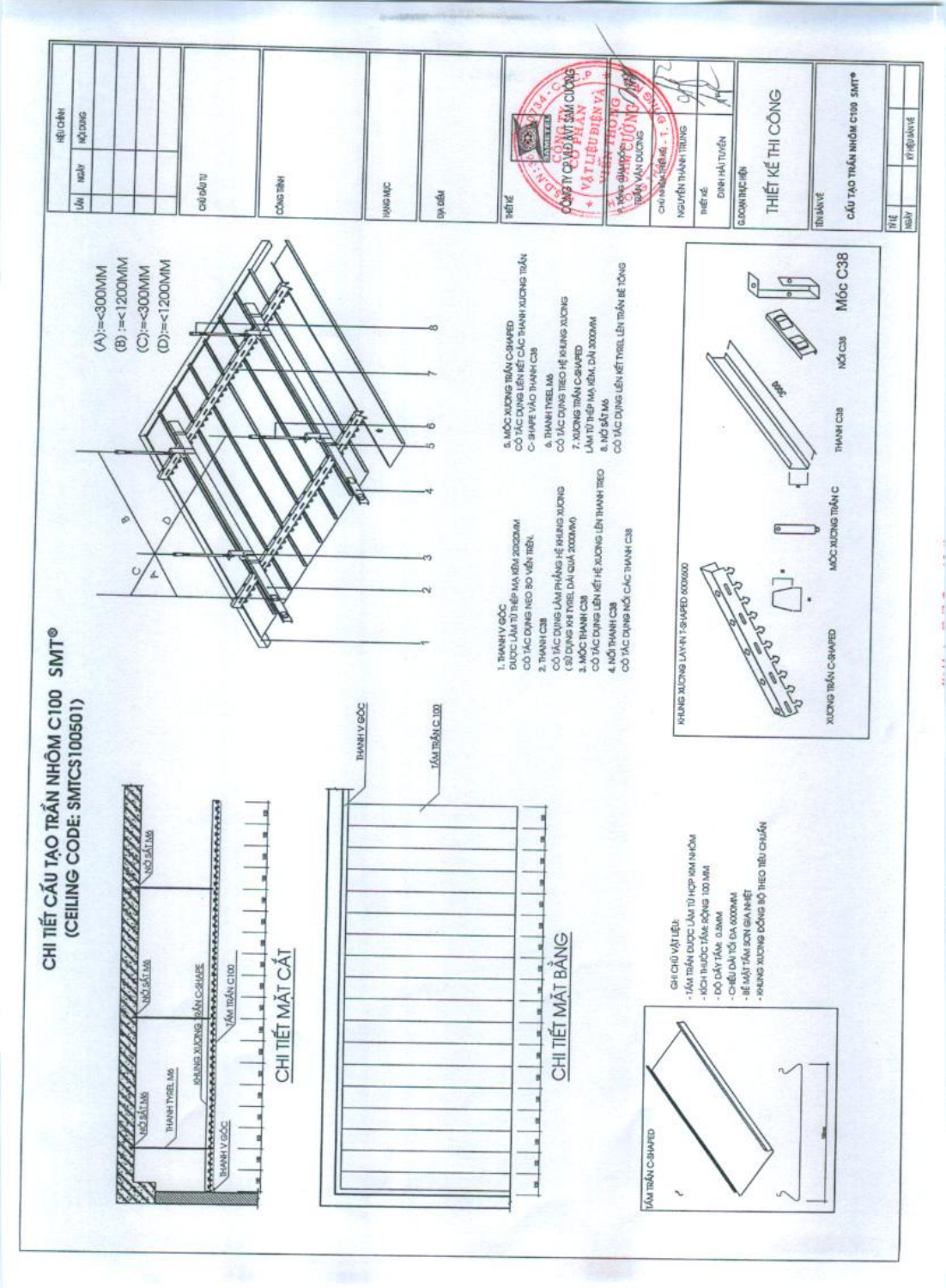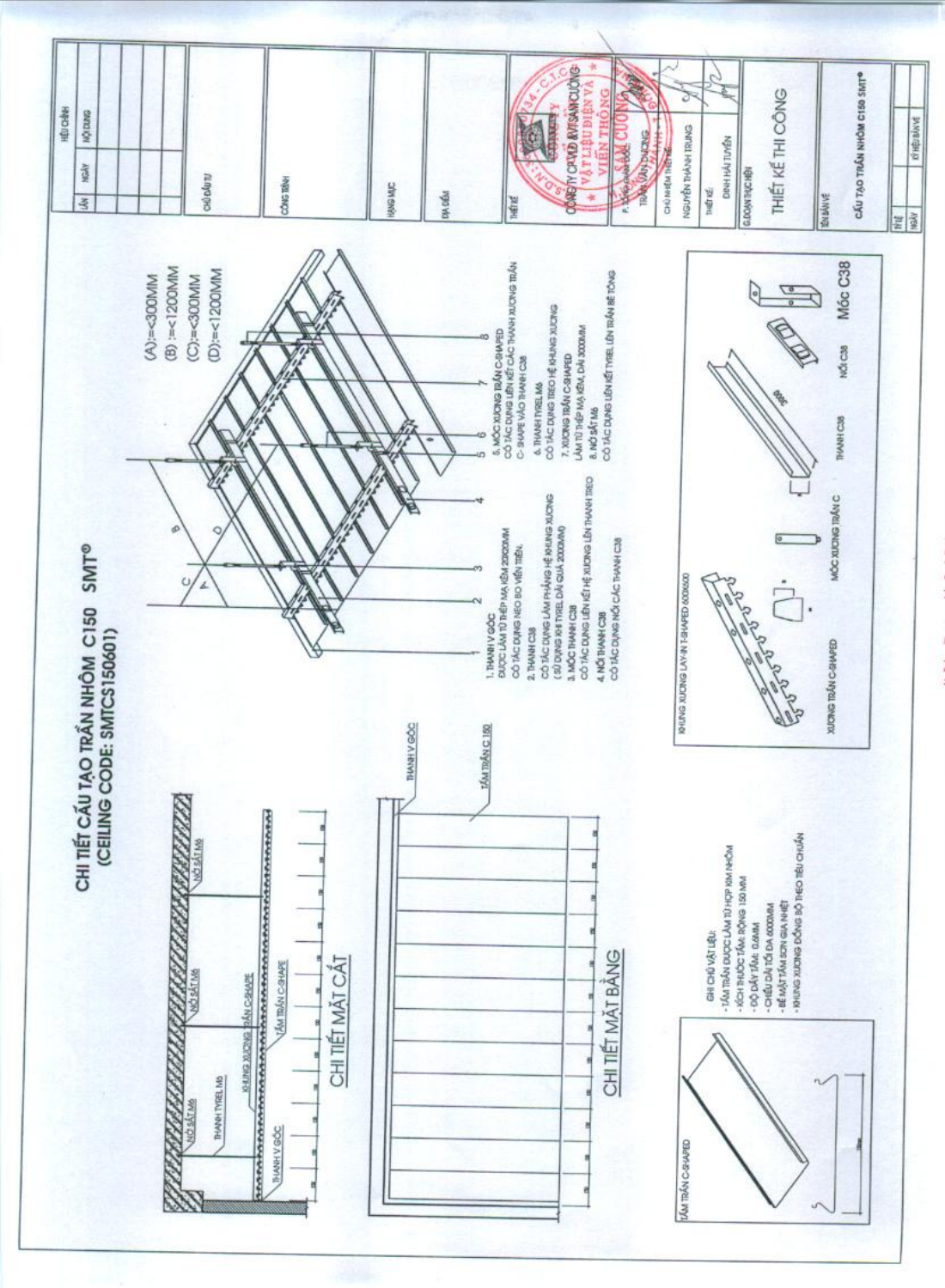

CÔNG TY CP VẬT LIỆU ĐIỆN VÀ VIỀN THÔNG SAM CƯỜNG Dia chỉ: KCN Long Thành, Tam An, Long Thành, Đồng Nai VPDD: 135/16 Nguyễn Hữu Cảnh, P.22, Q. Bình Thạnh, TP. HCM Điện thoại: 0283.5513734 Fax: 0283.5513735

### ĐỊNH MỨC VẬT TƯ THI CÔNG TRẦN NHÔM

Hệ trần: Trần Nhôm C100 SMT Ceiling Code: SMTCS100501

| <b>STT</b>  | Mã SP              | Tên                       | Quy Cách     | Đơn vị     |          |           |         |
|-------------|--------------------|---------------------------|--------------|------------|----------|-----------|---------|
| A           |                    | Vật tư chính              |              |            | Dinh mức | Hao hut   | Ghi Chú |
|             | SMTCS100501        | tâm trần                  | $100*15*0.5$ | m          | 10       |           |         |
| B           |                    | Phụ kiện                  |              |            |          | $3 - 5%$  |         |
|             | SMTTXC74062        | Thanh xương C100          | 3m           | $\rm{m}$   | 1.2      | $5 - 8\%$ |         |
| 2           | SMTTXC38032        | Thanh xương C38           | 3m           | m          | 1.2      | $5 - 8%$  |         |
| 3           | SMTTMC50032        | Móc treo thanh xương C    |              | chiếc      |          |           |         |
| 4           | SMTTMC38092        | Móc treo thanh xương C38  |              | chiée      |          |           |         |
| 5           | <b>SMTTNC38092</b> | Miếng nối thanh xương C38 |              | chiếc      | 0.4      |           |         |
| 6           | SMTTVN40031        | Chỉ tường (V góc)         |              | m          | 0.5      |           |         |
| $\mathbf C$ |                    | Vật tư phụ                |              |            |          |           |         |
|             | SMTVTP0601         | ty ren M6                 |              | $_{\rm m}$ | 0.6      |           |         |
| 2           | SMTVTP0602         | tắc ke đạn M6             |              | chiếc      | I        |           |         |
| 3           | SMTVTP0603         | Đai ốc M6                 |              | chiéc      | 3        |           |         |
|             | SMTVTP0101         | Đinh bê tông 1 cm         |              | kg         | 0.02     |           |         |
|             |                    |                           |              |            |          |           |         |

#### Ghi Chú:

Trên đây là định mức dânh cho trần vuông vức, diện tích > 100m2.

086 Duyet **CÔNG TY** CO PHÂN **VAT LIBU DIBN VA** VIÊN THỐ NG **SAM CI** 

*Taần Văn Dương* 

PGD TTKDTN-

Nguyễn Chành Trung

Người Lập

Đinh Hải Tuyền

DVT: M2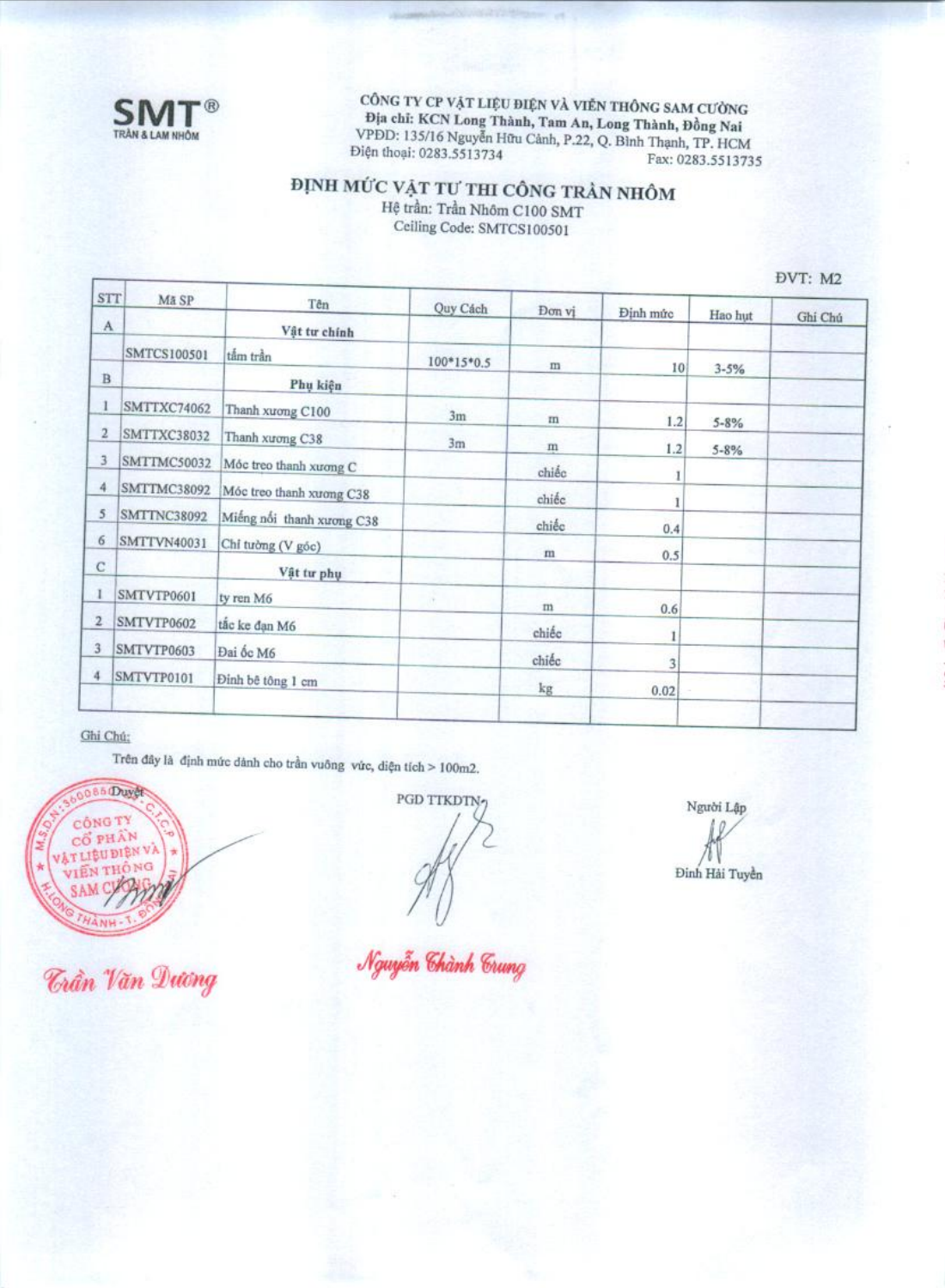

CÔNG TY CP VẬT LIỆU ĐIỆN VÀ VIỄN THỐNG SAM CƯỜNG Địa chỉ: KCN Long Thành, Tam An, Long Thành, Đồng Nai VPDD: 135/16 Nguyễn Hữu Cảnh, P.22, Q. Bình Thạnh, TP. HCM Điện thoại: 0283.5513734 Fax: 0283.5513735

## ĐỊNH MỨC VẬT TƯ THI CÔNG TRẦN NHÔM

Hệ trần: Trần Nhôm C150 SMT Ceiling Code: SMTCS150601

DVT. M2

| STT          | Mã SP              | Tên                       | Quy Cách   | Don vi     |          |                       | 17.11112 |
|--------------|--------------------|---------------------------|------------|------------|----------|-----------------------|----------|
| $\Lambda$    |                    | Vật tư chính              |            |            | Định mức | Hao hut               | Ghi Chú  |
|              | SMTCS150601        | tâm trần                  | 150*15*0.6 | m          | 6.67     |                       |          |
| $\, {\bf B}$ |                    | Phụ kiện                  |            |            |          | $3 - 5%$              |          |
|              | SMTTXC74062        | Thanh xương C150          | 3m         | m          | 1.2      |                       |          |
| 2            | <b>SMTTXC38032</b> | Thanh xuong C38           | 3m         | m          | 1.2      | $5 - 8%$<br>$5 - 8\%$ |          |
| 3            | SMTTMC50032        | Móc treo thanh xương C    |            | chiéc      |          |                       |          |
| 4            | <b>SMTTMC38092</b> | Móc treo thanh xương C38  |            | chiếc      | 1        |                       |          |
| 5            | <b>SMTTNC38092</b> | Miếng nối thanh xương C38 |            | chiếc      | 0.4      |                       |          |
| 6            | SMTTVN40031        | Chỉ tưởng (V góc)         |            | m          | 0.5      |                       |          |
| $\mathbf C$  |                    | Vật tư phụ                |            |            |          |                       |          |
|              | SMTVTP0601         | ty ren M6                 |            | $_{\rm m}$ | 0.6      |                       |          |
| 2            | SMTVTP0602         | tắc ke đạn M6             |            | chiếc      |          |                       |          |
| 3            | SMTVTP0603         | Đai ốc M6                 |            | chiếc      | 3        |                       |          |
| 4            | SMTVTP0101         | Đỉnh bê tông 1 cm         |            | kg         | 0.02     |                       |          |
|              |                    |                           |            |            |          |                       |          |

#### Ghi Chú:

Trên đây là định mức dành cho trần vuông vức, diện tích > 100m2.

Duyệt



*<u> Trần Văn Dương</u>* 

**PGD TTKDTN** 

Nguyễn Chành Crung

Người Lập

Đinh Hải Tuyền